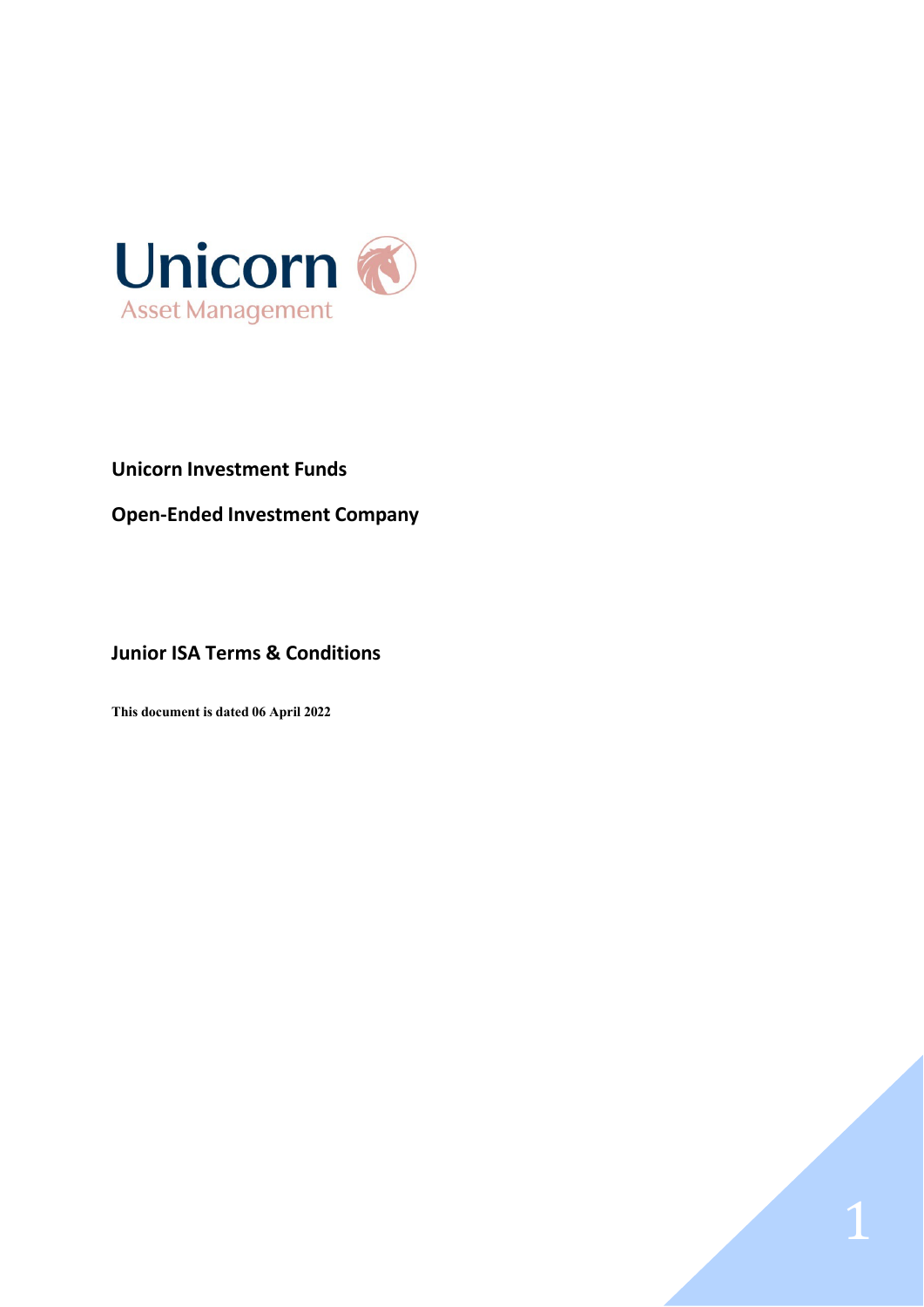# **UNICORN INVESTMENT FUNDS OPEN-ENDED INVESTMENT COMPANY JUNIOR ISA TERMS & CONDITIONS DEFINITIONS**

**Account:** The Unicorn Investment Funds Junior ISA to which you subscribe under these terms and conditions.

**ACD:** The Authorised Corporate Director of the OEIC, which is Unicorn Asset Management Limited.

**Account Investment:** Shares in a sub-fund of the Unicorn Investment Funds OEIC that you hold within your Junior ISA.

**Administrator:** Administrator of the ISA – Phoenix Fund Services Limited

**Child:** The individual, under the age of 18, for whom the Junior ISA Account has been opened

**Dealing Day:** Any day on which the stock exchange is open for business.

**Valuation Point**: 10.00 a.m. on a dealing day.

**Fund:** A sub- fund of the Unicorn Investment Funds OEIC

**FCA:** Financial Conduct Authority.

**FCA Rules**: The rules of the FCA as contained in the FCA handbook and as from time to time amended, extended or replaced.

**Investments:** Shares held in the ISA

**ISA:** Individual Savings Account established under the ISA regulations .

**ISA Regulations:** The Individual Savings Account Regulations 1998 and any regulations substituted for them, all as from time to time amended or extended and in force.

**JISA:** Junior Individual Savings Account

**Manager:** Unicorn Asset Management Limited, referred to herein as "we" or "us". All references to the manager should be understood to include any third party administrators to whom functions in connection with the Unicorn Investment Funds ISA have been delegated.

**OEIC:** the Investment Company with Variable Capital registered with the FCA (no 196401)

**Registered Contact:** The person authorized to give instructions in connection with the Child's Junior ISA.

**Shares:** Any class of shares in the Fund

**Terms:** These terms and conditions, which may be amended by giving you 30 days notice in writing, the application form completed by you and any other document referred to in either of those documents which form the agreement between us. Words and

expressions defined in the FCA Rules or the ISA or Regulations have the same meanings in these Terms. In the event of any conflict arising between the ISA Regulations and the FCA Rules or these Terms then the ISA Regulations shall prevail.

**We/us/our:** Unicorn Asset Management Limited

**Year:** A tax year beginning on 6 April and ending 5 April

**You/your**: the investor in the ISA under these terms and conditions

## **OPENING AN ACCOUNT**

A Junior ISA may only opened by a person aged 16 or over. Where the child is under 16 the account may only be opened by a person with parental responsibility for the child. A child of 16 or 17 may open a Junior ISA on their own behalf.

To be eligible a child must not have a Child Trust Fund and must either be resident and ordinarily resident in the UK or be a Crown Servant, a dependent of a UK Crown Servant, married to a Crown Servant or in be a civil partnership with a Crown Servant.

Once opened the registered contact for the account will be entitled to give instructions on the account.

The registered contact may be changed by writing to Unicorn Asset Management, Hamilton Centre, Rodney Way, Chelmsford, Essex CM1 3BY.

We reserve the right to refuse your application to open a Junior ISA.

## **INVESTING IN A JUNIOR ISA**

The Account will begin as soon as we accept the application and receive payment. The minimum initial investment in the Junior ISA is £2,500 for lump sums (£100 per month for monthly direct debits). Subsequent lump sum investments must be for a minimum of £1,000 per fund. No interest will be paid on any monies awaiting clearance and/or investment.

A lump sum application monies will normally be invested in the fund of your choice at the price at the dealing day following acceptance of your application. Dealing in the Funds takes place each dealing day.

Any person may make an payment into a Junior ISA on behalf of a child, subject to the annual limits as set out in the ISA regulations. Any such payments are considered to be gifts and become the property of the child. They cannot be repaid.

The Unicorn Investment Funds Junior ISA only allows investment in a Stocks and Shares ISA. The maximum that you can invest in an ISA for any one tax year is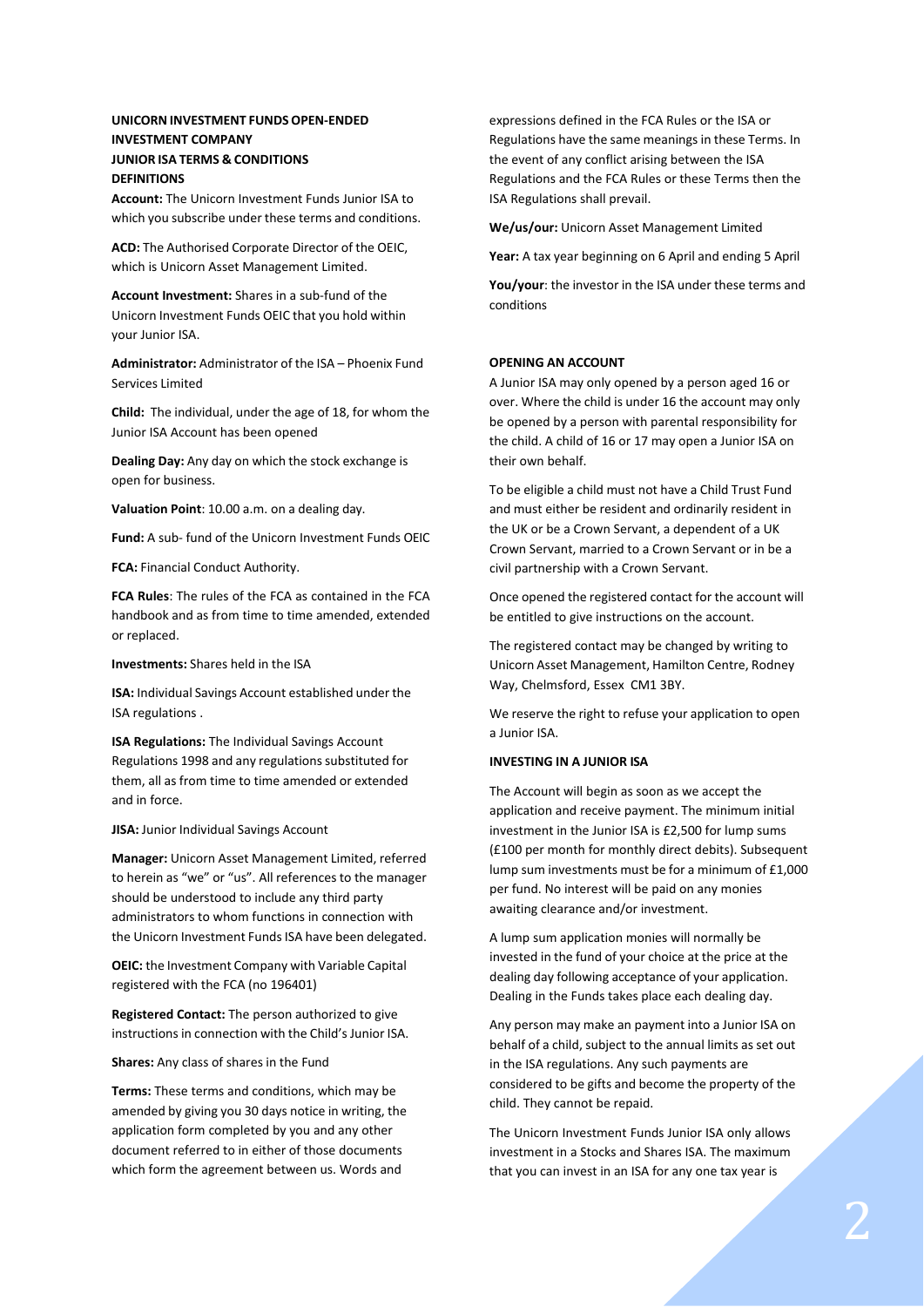£9,000. If you have invested any money into a cash ISA during the year the amount of that investment should be deducted from the limit of £9,000.

If you are making regular savings, direct debit payments will be deducted monthly from your bank account on the 1st business day of the month.

If you are transferring an ISA to us and you do not complete a monetary amount or tax year(s) in your transfer instruction form or if your ISA is a current year ISA, your instruction shall be deemed to be an instruction for the transfer of the whole of your ISA to us. If you are transferring the current tax years ISA this must be transferred in its entirety, but all or part of previous years ISAs may be transferred.

We will manage your Account in accordance with the FCA Rules, the ISA Regulations and these Terms.

We may change these terms and conditions after giving 30 days notice in writing.

## **CANCELLATION RIGHTS**

After we have accepted your application we will send you a cancellation notice. If you wish to cancel your application it must be returned to us within 14 days of its receipt. If the value of investment has fallen since the date of the initial investment, the shortfall will be deducted from the amount returned to you.

## **HOW INVESTMENTS ARE HELD**

You will at all times be and remain the beneficial owner of your Account investments. No certificates will be issued. Title to Account investments shall be vested with the Manager or its appointed nominee. The documents evidencing title to such investments shall be held by the Manager, or its nominee as the Manager may direct. We shall not lend to, nor shall we deposit by way of collateral with, any third party any of the Shares held in your Account, nor shall we borrow money on your behalf against those Shares.

Any money held in a client money account for any reason will not earn interest.

You may not use Account investments as security for a loan.

## **CHARGES AND EXPENSES**

We will not charge you a fee for managing your ISA investment. Charges relating to an investment in the underlying funds are explained in the Supplementary Information Document.

## **INCOME**

Distributions from the Unicorn Investment Funds OEIC will be paid in November only each year with the exeption of the Unicorn UK Income Fund & Unicorn UK Ethical fund which also makes a quarterly distribution in February,May and August.

To enable the income to be paid or reinvested gross on or soon after the distribution date any tax credit reclaimable will be pre-funded by the Manager. The income, including any tax credits reclaimable, will be reinvested in shares of the same fund, unless you have requested that they be paid directly into your bank account, in which case the income will be paid within seven days of receipt.

## **COMMUNICATIONS**

We reserve the right to refuse to accept instructions if they are contrary to these Terms, if compliance would be impracticable or if implementation would place us, or your Account in breach of the ISA Regulations or the FCA Rules. We shall notify you in writing of any refusal.

All instructions, notices or other communications to be given by comply with your instructions. In particular, any transactions by us to you under these Terms will be sent to you at your last address notified to us, and shall be deemed to have been served on the second day following the day on which it was posted.

We will send you twice-yearly statements for the six month periods to 31 January and 31 July. These will include a summary of the number of Shares held in your Account at the relevant valuation date, a valuation of the Shares and a summary of transactions relating to your Account investments. This will include all income re-invested in your Account during the period together with associated tax credits reclaimed.

## **RIGHTS**

You can ask us to arrange for you to: (a) receive, the annual and half-yearly reports (b) receive any other information issued to Shareholders of the Unicorn investment Funds OEIC; (c) attend and vote at meetings of the Unicorn investment Funds OEIC.

## **TAX**

We will make all necessary claims to reclaim tax relating to your Account. Account investments held within an ISA are free of Capital Gains Tax.

You should be aware that value of tax benefits depends on individual circumstances and the favourable tax treatment for ISAs may not withdrawn by the government.

#### **WITHDRAWALS AND CLOSURE**

You may, on request, withdraw all or part of your investment from your Account. if so directed, we will realise the specified amount in value of the shares held in your Account at the next dealing point and pay the cash proceeds by cheque either direct to your bank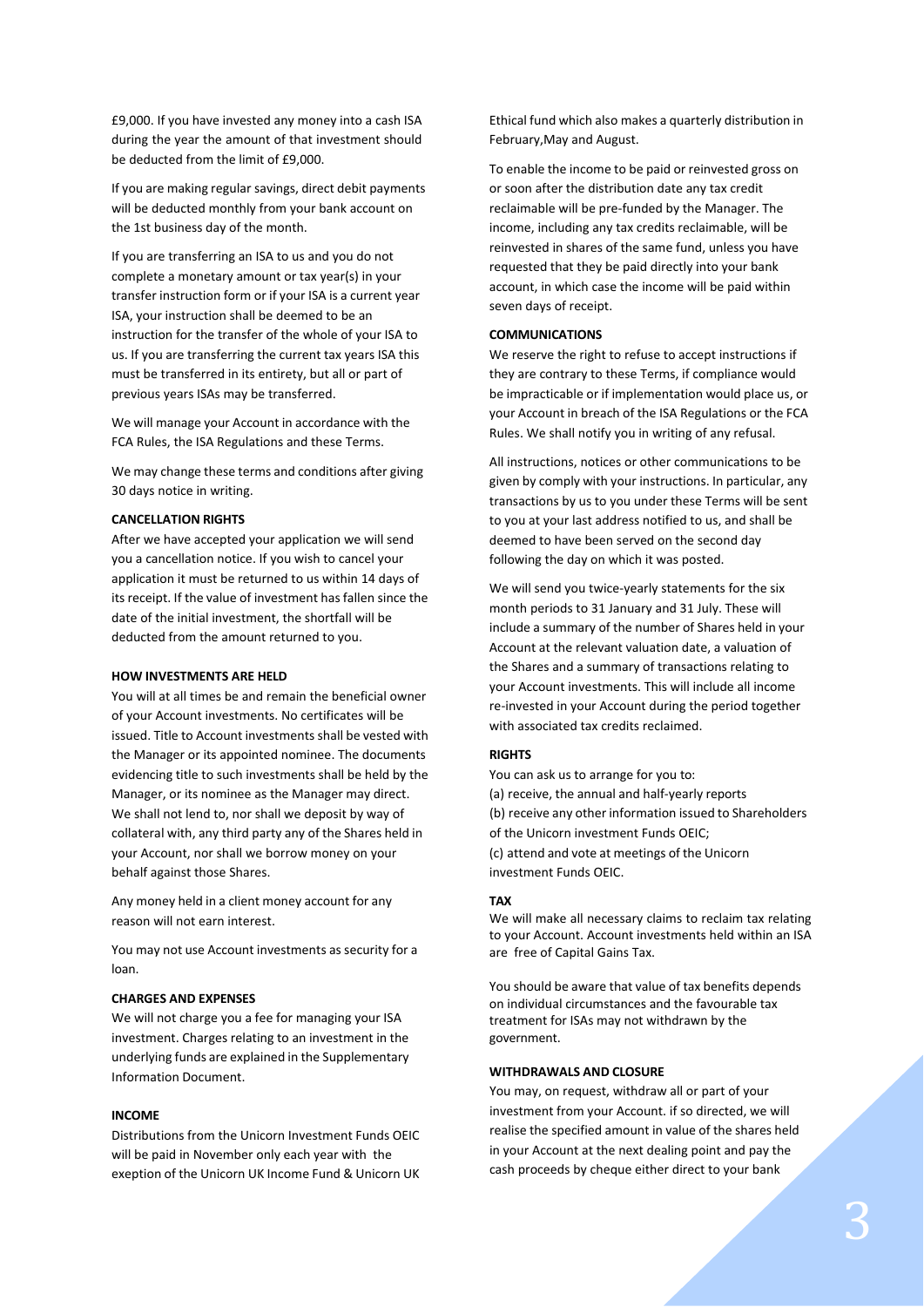account or to you. The minimum amount that you can withdraw from your Account on any one occasion is £1,000. You should note that after any withdrawal a minimum of £2,500 must be left in your Account.

If you do not comply with the minimum we may treat your instructions as an instruction to terminate your Account. You may close your Account at any time on request. Your Account will close when we receive your instructions. Your Account will be closed if we receive notice of your death. Under the inland Revenues rules, the Account will cease to benefit from the tax advantages relating to ISAs from the date of your death.

We may close your Account in accordance with the ISA Regulations on 30 days written notice. We may also close your Account immediately by giving you notice in writing if the value of your Account investments is less than £1,000 following a partial withdrawal of investments. The Shares remaining in your Account following the withdrawal will be valued on the day of the withdrawal.

We will comply with instructions given by you in connection with any withdrawal from or the transfer or closure of your Account within a reasonable time unless compliance would cause a contravention of the ISA Regulations or any other regulations, law or rule.

On the transfer or closure of your Account any authority which you have given to us, and our obligations under these Terms, will continue for as long as is necessary to allow us to comply with your instructions. In particular, any transactions that are in the course of being effected at the time of any withdrawal from, or on the closure or transfer of, your Account will be completed in the normal manner.

An administration charge of £50 (plus VAT) will be payable on termination/closure of your Account.

#### **DEATH**

Should you die your Account will cease to be exempt from tax, and the investments will be transferred to the main share register awaiting instructions from your executors or personal representatives.

#### **SWITCHING**

You may instruct us to switch the investments in your Account by selling units in one fund and reinvesting the proceeds in another. We will normally effect the redemption transaction at the valuation point after we receive your instructions and the associated purchase transaction at the following dealing point. The value of the shares being sold should exceed £1,000 subject to a minimum holding of £1,000 per fund.

#### **TRANSFER**

You can transfer the whole or part of your Account to

another ISA manager by writing to us. if you are transferring the current tax years ISA this must be transferred in its entirety, but all or part of previous tax years ISAs may be transferred. Only cash may be transferred. An administration charge of £50 (plus VAT) will be levied and deducted from the amount transferred.

#### **COMPLAINTS**

If you have a complaint about the service you receive from the Unicorn investment Funds ISA you should write initially to us. We will deal with your complaint via our Compliance Officer who may bring your compliant to the attention of its regulators. You may also complain directly to the Financial Ombudsman, South Quay Plaza, 183 Marsh Wall, London, E14 95R (Tel: 0845 080 1800). Unicorn Asset Management can supply you with a statement of your compensation rights in the event of it being unable to meet any liabilities to you arising under your ISA.

## **LIABILITY**

The Manager will not be liable for any loss you may experience through a fall in the value of the investments held in your Account. You hereby agree to indemnify the Manager against any liabilities it may incur in connection with your Account, other than those caused by the Managers negligence or a material breach of the FCA Rules or these Terms by the Manager. The Manager accepts no responsibility for any loss or

delay caused in the transfer or payment to the Manager of any funds to be invested in your Account.

## **DELEGATION OF FUNCTIONS**

We may appoint third parties to carry out any function relevant to the administration of your Account.

# **CHANGING THE TERMS OF THE ACCOUNT**

The Manager may amend the terms and conditions of the Account by notifying you in writing. Any amendments will comply with the relevant regulations and the FCA Rules.

## **MONEY LAUNDERING**

You should be aware that under UK legislation to prevent money laundering we might need to ask you to provide proof of your identity before we can invest your money or send you cash from your ISA. We can not be held liable for any fluctuations in the share price whilst money laundering requirements are being satisfied.

## **DATA PROTECTION**

You agree that the Manager may keep personal data you or others give it and what it knows from running your account on a computerised database.

This information will be used to provide you with the ISA administration service.